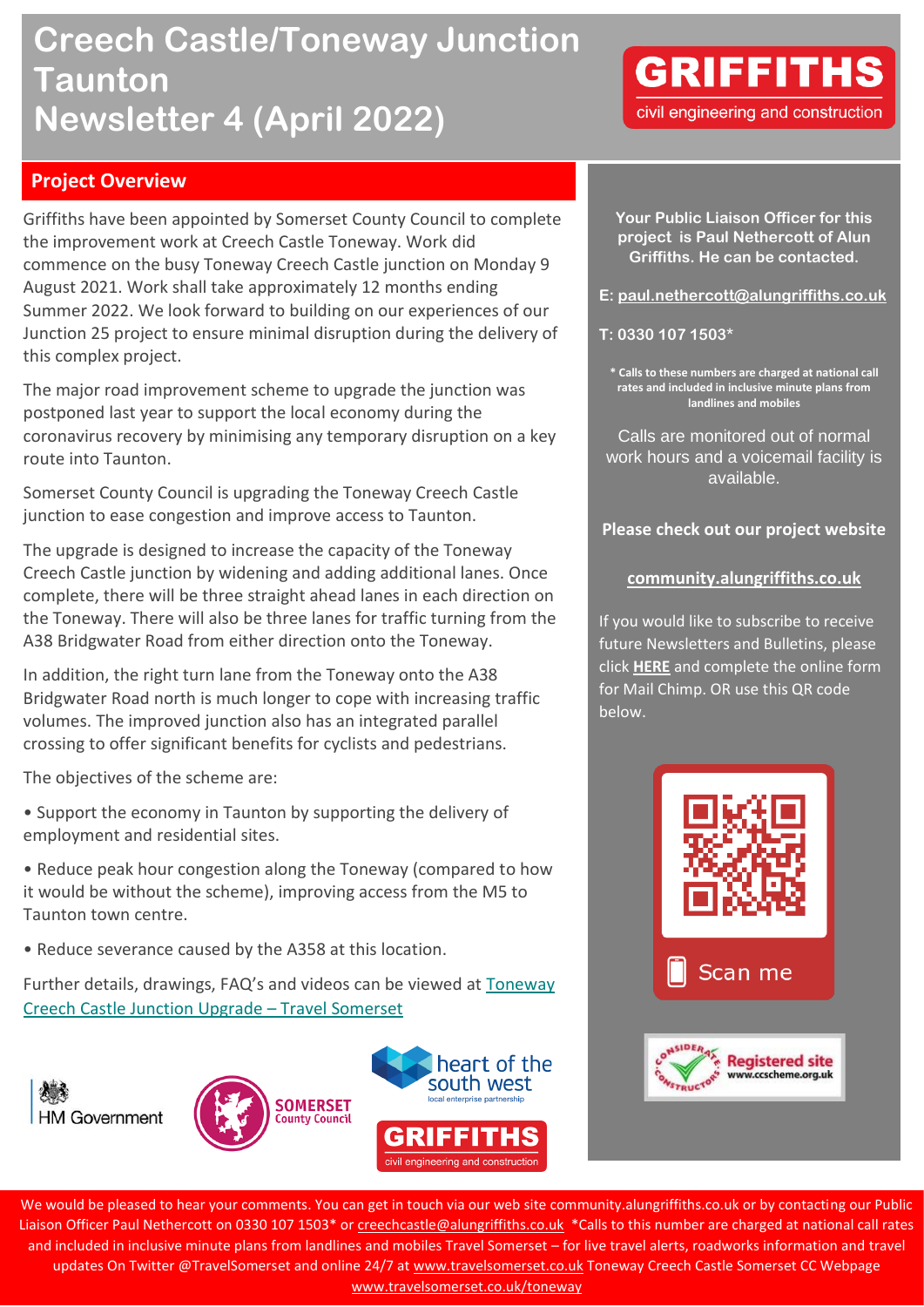Project Start Date: 9<sup>th</sup> August 2021

**Finish Date:** Summer 2022

**Phase 3 March 2022–** Traffic switched to outbound carriageway. This allowed access to areas of the site that previously had not been available. Reconstructing inbound carriageway has commenced. Retaining wall is now complete. Pre cast units for Bathpool bridge will be installed 5th April which will allow us to complete the roadworks on the A38 .north of the junction.



## **Traffic Management (TM) Update**

- **Week commencing 11th April -** Overnight lane closures w/c 11th April to undertake drainage investigation works
- **Week commencing 18th May Phase 4) -** There will be another traffic switch on Toneway with traffic using both inbound and outbound lanes that are now available





## **Upcoming Work and Night Closures and Diversions**

- Carriageway widening works outbound adjacent to Creech Castle Hotel
- Complete carriageway widening works inbound west of the junction
- Installation of the new high masts for street lighting centre of the junction
- Mid May Undertaking works on Junction 25 and Hankridge Roundabout
- July Expecting final resurfacing and road markings prior to project completion.



## **New PLO Introduction**

A New Public Liaison Officer (PLO) local to Devon & Somerset has been employed on this project. Paul Nethercott began on  $21<sup>st</sup>$  March and will see the project through to completion.

He will take over all community engagement including newsletters and website updates and can be contacted:

E: [paul.nethercott@alungriffiths.co.uk](mailto:paul.nethercott@alungriffiths.co.uk) T: 0330 107 1503\*